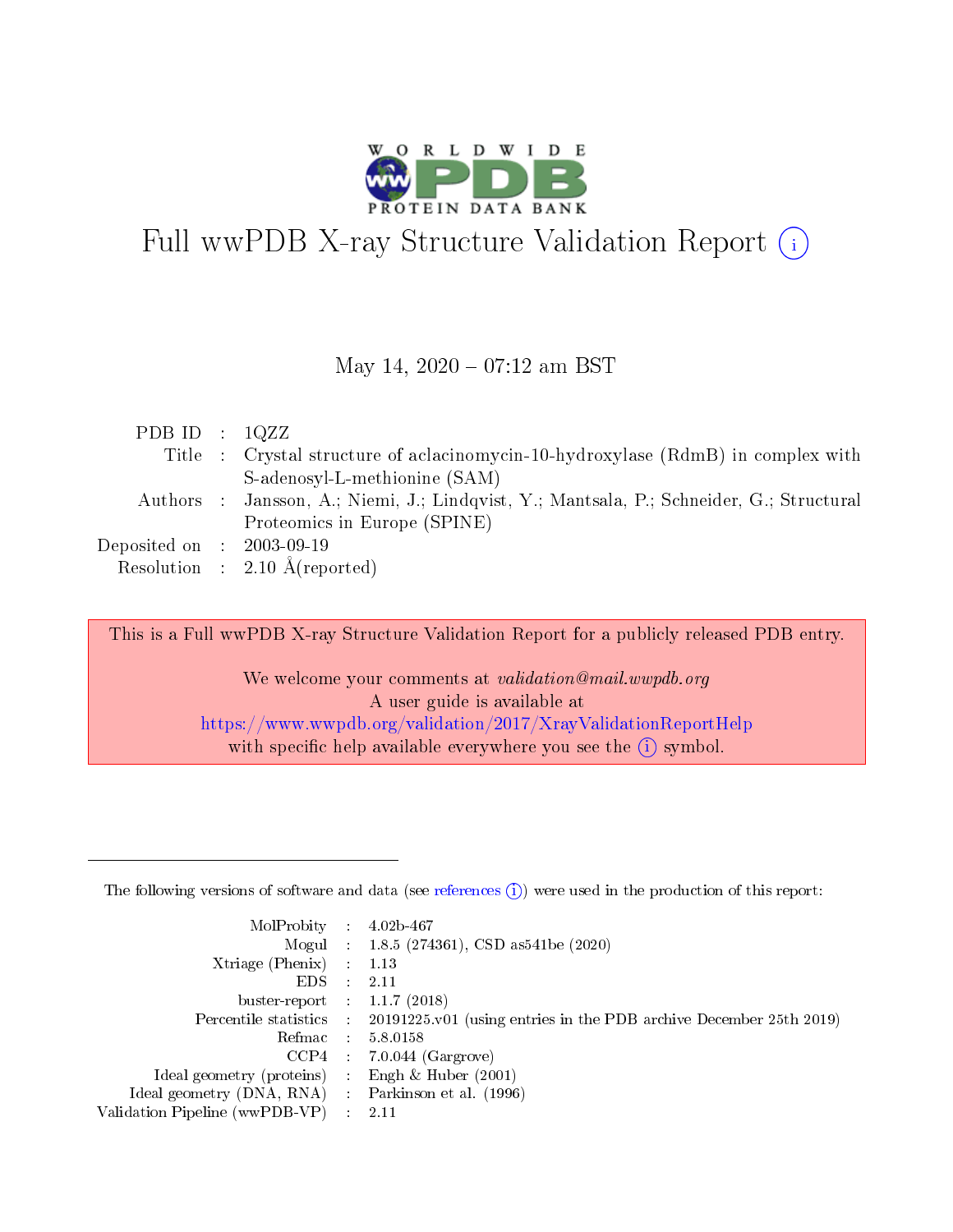# 1 [O](https://www.wwpdb.org/validation/2017/XrayValidationReportHelp#overall_quality)verall quality at a glance  $(i)$

The following experimental techniques were used to determine the structure: X-RAY DIFFRACTION

The reported resolution of this entry is 2.10 Å.

Percentile scores (ranging between 0-100) for global validation metrics of the entry are shown in the following graphic. The table shows the number of entries on which the scores are based.



| Metric                | Whole archive<br>$(\#\text{Entries})$ | Similar resolution<br>$(\#\text{Entries},\,\text{resolution}\,\,\text{range}(\textup{\AA}))$ |
|-----------------------|---------------------------------------|----------------------------------------------------------------------------------------------|
| $R_{free}$            | 130704                                | $5197(2.10-2.10)$                                                                            |
| Clashscore            | 141614                                | $5710(2.10-2.10)$                                                                            |
| Ramachandran outliers | 138981                                | $5647(2.10-2.10)$                                                                            |
| Sidechain outliers    | 138945                                | $5648$ $(2.10-2.10)$                                                                         |
| RSRZ outliers         | 127900                                | $5083(2.10-2.10)$                                                                            |

The table below summarises the geometric issues observed across the polymeric chains and their fit to the electron density. The red, orange, yellow and green segments on the lower bar indicate the fraction of residues that contain outliers for  $>=3, 2, 1$  and 0 types of geometric quality criteria respectively. A grey segment represents the fraction of residues that are not modelled. The numeric value for each fraction is indicated below the corresponding segment, with a dot representing fractions <=5% The upper red bar (where present) indicates the fraction of residues that have poor fit to the electron density. The numeric value is given above the bar.

| Mol | Chain | Length | Quality of chain |     |         |    |  |  |
|-----|-------|--------|------------------|-----|---------|----|--|--|
|     |       |        | 4%               |     |         |    |  |  |
|     |       | חה     | 69%              | 17% | $5\%$ . | 9% |  |  |

The following table lists non-polymeric compounds, carbohydrate monomers and non-standard residues in protein, DNA, RNA chains that are outliers for geometric or electron-density-fit criteria:

|  |                                     |  |  | Mol   Type   Chain   Res   Chirality   Geometry   Clashes   Electron density |
|--|-------------------------------------|--|--|------------------------------------------------------------------------------|
|  | $\frac{1}{2}$ ACT $\frac{1}{2}$ 421 |  |  |                                                                              |

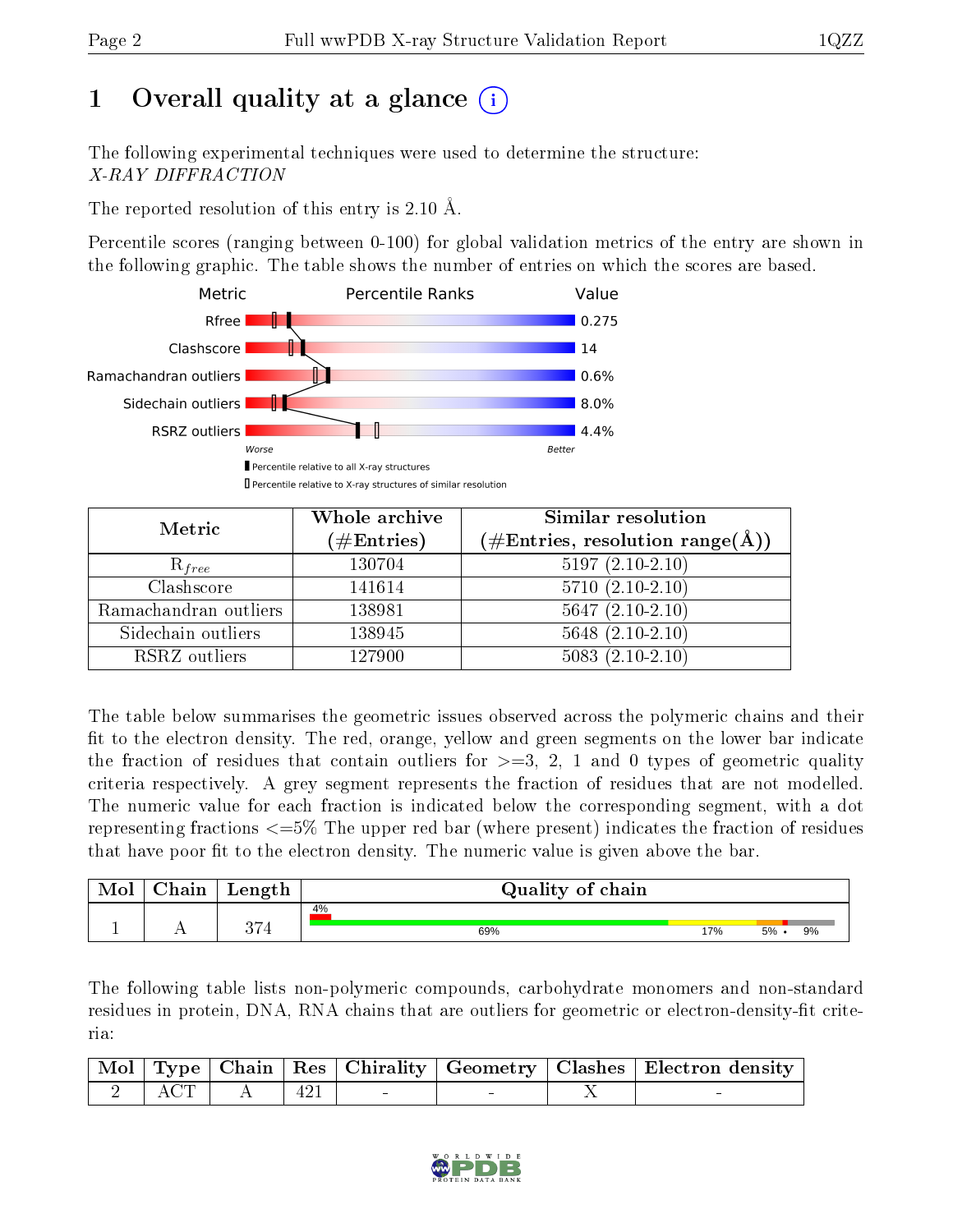# 2 Entry composition (i)

There are 4 unique types of molecules in this entry. The entry contains 2867 atoms, of which 0 are hydrogens and 0 are deuteriums.

In the tables below, the ZeroOcc column contains the number of atoms modelled with zero occupancy, the AltConf column contains the number of residues with at least one atom in alternate conformation and the Trace column contains the number of residues modelled with at most 2 atoms.

Molecule 1 is a protein called aclacinomycin-10-hydroxylase.

| Mol | ${\rm Chain}$ | Residues | Atoms        |      |     |            | $\text{ZeroOcc} \mid \text{AltConf} \mid \text{Trace}$ |    |  |  |
|-----|---------------|----------|--------------|------|-----|------------|--------------------------------------------------------|----|--|--|
|     |               | 340      | <b>Total</b> | 1618 | 463 | $48^\circ$ | ∼                                                      | 29 |  |  |
|     |               |          |              |      |     |            |                                                        |    |  |  |

• Molecule 2 is ACETATE ION (three-letter code: ACT) (formula:  $C_2H_3O_2$ ).



|  | $\text{Mol}$   Chain   Residues | Atoms   |  |  | $ZeroOcc \mid AltConf$ |  |
|--|---------------------------------|---------|--|--|------------------------|--|
|  |                                 | Total C |  |  |                        |  |

- Molecule 3 is S-ADENOSYLMETHIONINE (three-letter code: SAM) (formula:  $\rm{C_{15}H_{22}N_6O_5S}$ ).

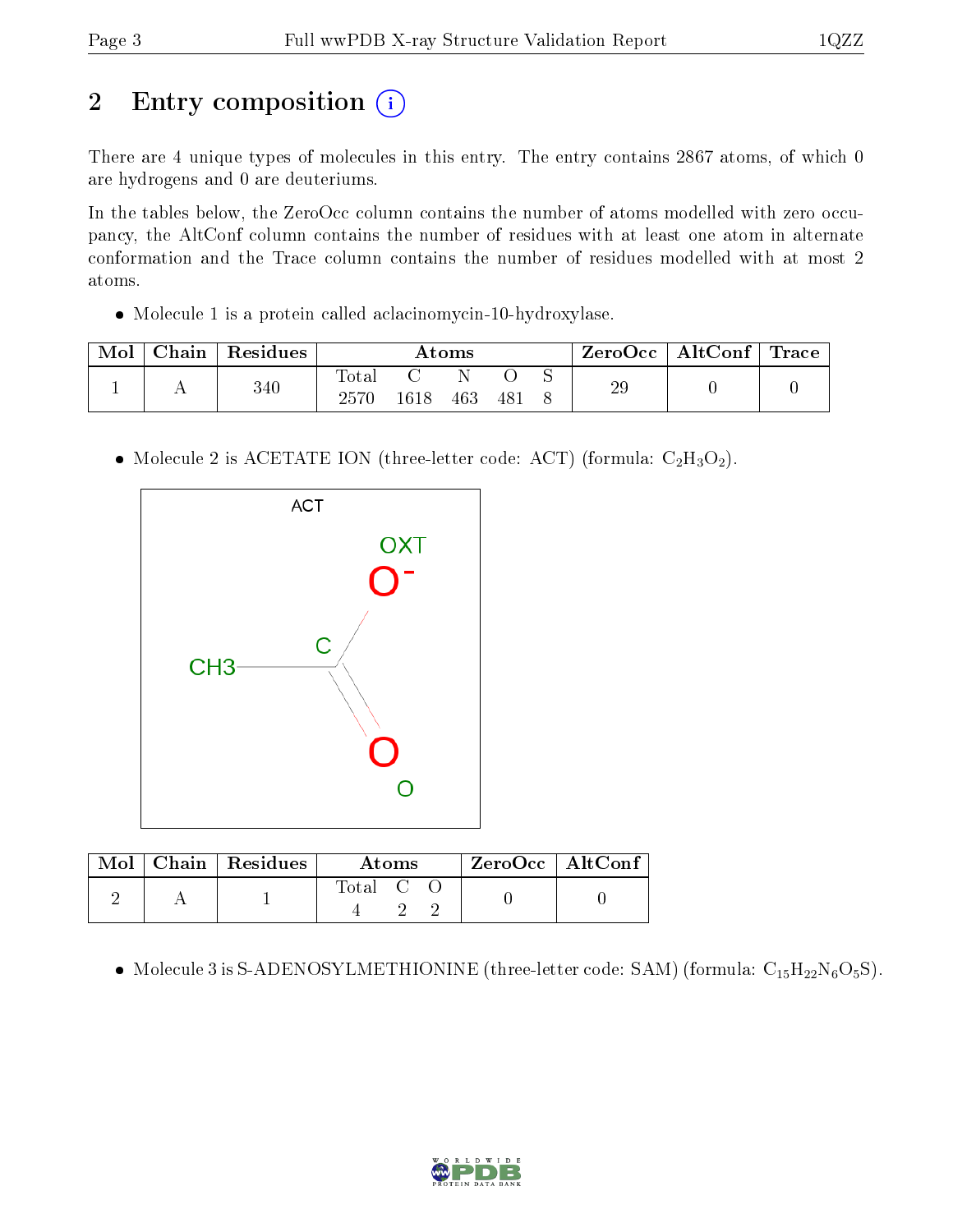

| Mol | <b>Chain</b>   $\overline{\text{Residues}}$ | Atoms       |  |              |  |  | ZeroOcc   AltConf |
|-----|---------------------------------------------|-------------|--|--------------|--|--|-------------------|
|     |                                             | Total C N O |  |              |  |  |                   |
|     |                                             |             |  | $15 \quad 6$ |  |  |                   |

Molecule 4 is water.

|  | Mol   Chain   Residues | Atoms               | $ZeroOcc \mid AltConf \mid$ |
|--|------------------------|---------------------|-----------------------------|
|  | 266                    | Fotal<br>266<br>266 |                             |

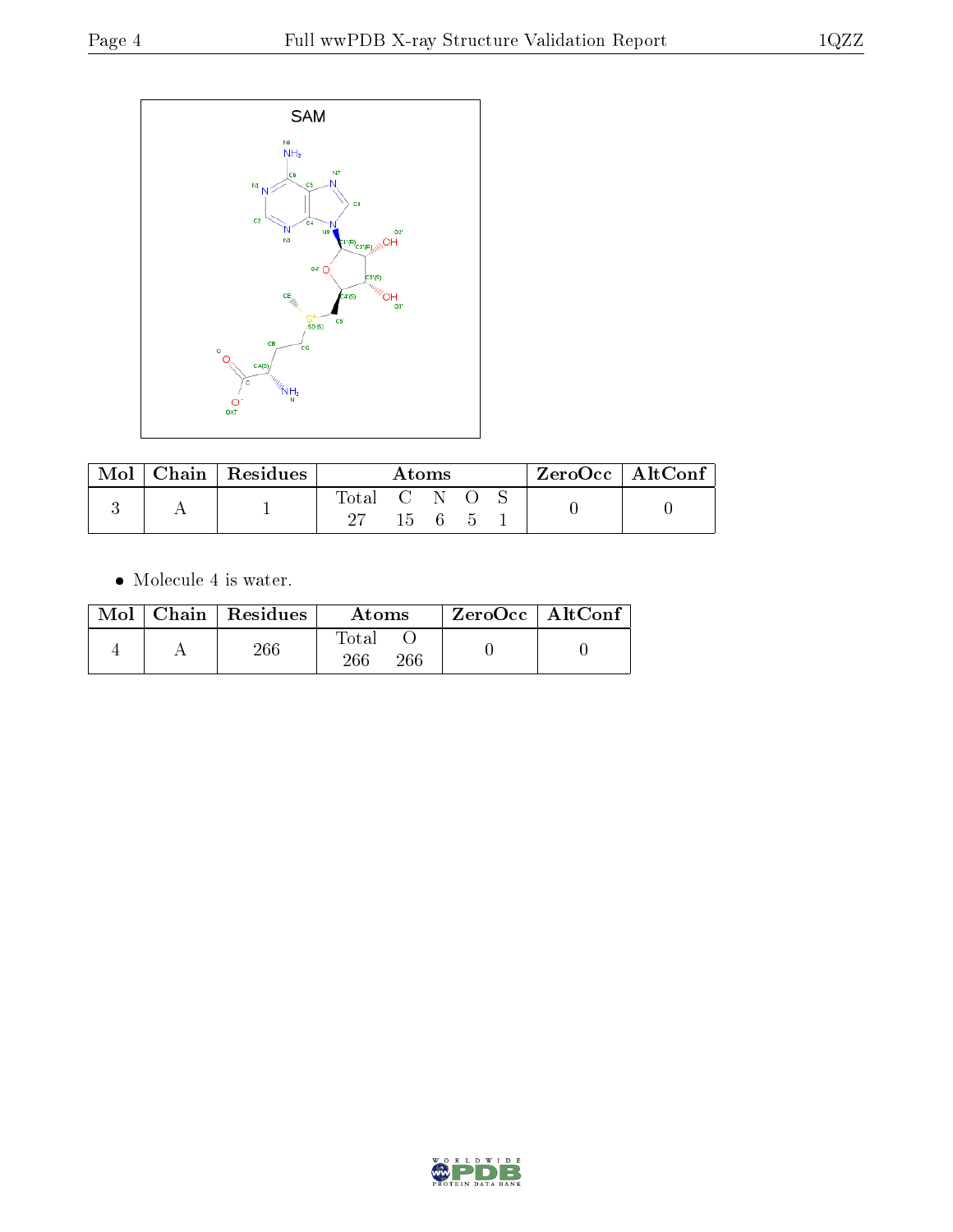# 3 Residue-property plots  $(i)$

These plots are drawn for all protein, RNA and DNA chains in the entry. The first graphic for a chain summarises the proportions of the various outlier classes displayed in the second graphic. The second graphic shows the sequence view annotated by issues in geometry and electron density. Residues are color-coded according to the number of geometric quality criteria for which they contain at least one outlier: green  $= 0$ , yellow  $= 1$ , orange  $= 2$  and red  $= 3$  or more. A red dot above a residue indicates a poor fit to the electron density (RSRZ  $> 2$ ). Stretches of 2 or more consecutive residues without any outlier are shown as a green connector. Residues present in the sample, but not in the model, are shown in grey.



• Molecule 1: aclacinomycin-10-hydroxylase

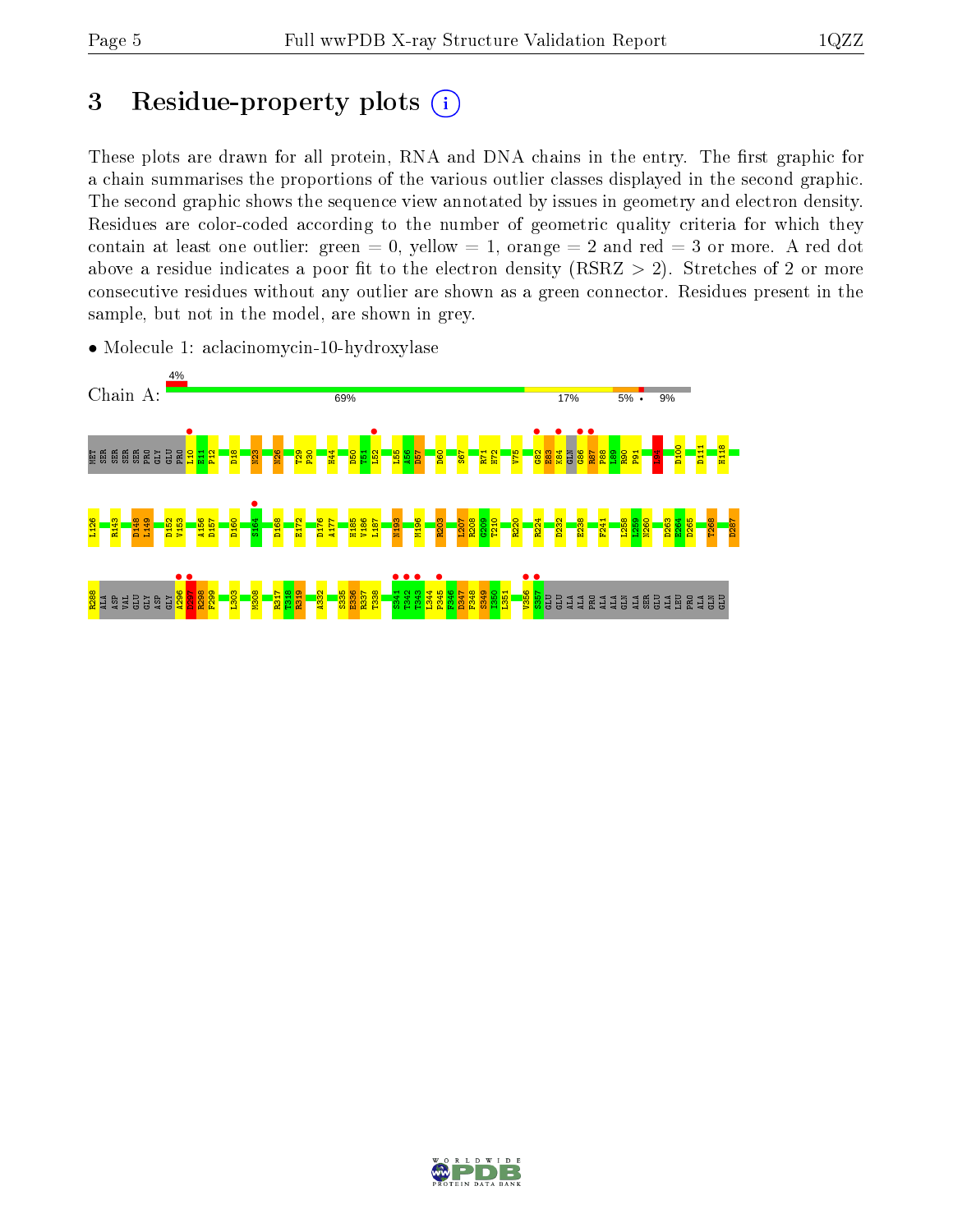# 4 Data and refinement statistics  $(i)$

| Property                                                         | Value                                           | Source     |
|------------------------------------------------------------------|-------------------------------------------------|------------|
| Space group                                                      | $C$ $\overline{2221}$                           | Depositor  |
| Cell constants                                                   | $92.13\text{\AA}$ 115.33Å<br>63.12Å             | Depositor  |
| a, b, c, $\alpha$ , $\beta$ , $\gamma$                           | $90.00^{\circ}$ $90.00^{\circ}$ $90.00^{\circ}$ |            |
| Resolution $(A)$                                                 | 30.00<br>$-2.10$                                | Depositor  |
|                                                                  | $29.52 - 2.10$                                  | <b>EDS</b> |
| % Data completeness                                              | (Not available) $(30.00-2.10)$                  | Depositor  |
| (in resolution range)                                            | $97.3(29.52-2.10)$                              | <b>EDS</b> |
| $R_{merge}$                                                      | (Not available)                                 | Depositor  |
| $\mathrm{R}_{sym}$                                               | 0.07                                            | Depositor  |
| $\langle I/\sigma(I) \rangle^{-1}$                               | 2.18 (at $2.10\text{\AA}$ )                     | Xtriage    |
| Refinement program                                               | REFMAC 5                                        | Depositor  |
|                                                                  | $0.204$ ,<br>0.275                              | Depositor  |
| $R, R_{free}$                                                    | 0.211<br>0.275<br>$\mathcal{L}_{\mathbf{A}}$ .  | DCC        |
| $R_{free}$ test set                                              | 1618 reflections $(8.33\%)$                     | wwPDB-VP   |
| Wilson B-factor $(A^2)$                                          | 19.8                                            | Xtriage    |
| Anisotropy                                                       | 0.038                                           | Xtriage    |
| Bulk solvent $k_{sol}(\text{e}/\text{A}^3), B_{sol}(\text{A}^2)$ | $0.32$ , $35.2$                                 | <b>EDS</b> |
| L-test for $\mathrm{twinning}^2$                                 | $< L >$ = 0.49, $< L2$ = 0.33                   | Xtriage    |
| Estimated twinning fraction                                      | No twinning to report.                          | Xtriage    |
| $F_o, F_c$ correlation                                           | 0.92                                            | <b>EDS</b> |
| Total number of atoms                                            | 2867                                            | wwPDB-VP   |
| Average B, all atoms $(A^2)$                                     | 21.0                                            | wwPDB-VP   |

Xtriage's analysis on translational NCS is as follows: The largest off-origin peak in the Patterson function is  $6.40\%$  of the height of the origin peak. No significant pseudotranslation is detected.

<sup>&</sup>lt;sup>2</sup>Theoretical values of  $\langle |L| \rangle$ ,  $\langle L^2 \rangle$  for acentric reflections are 0.5, 0.333 respectively for untwinned datasets, and 0.375, 0.2 for perfectly twinned datasets.



<span id="page-5-1"></span><span id="page-5-0"></span><sup>1</sup> Intensities estimated from amplitudes.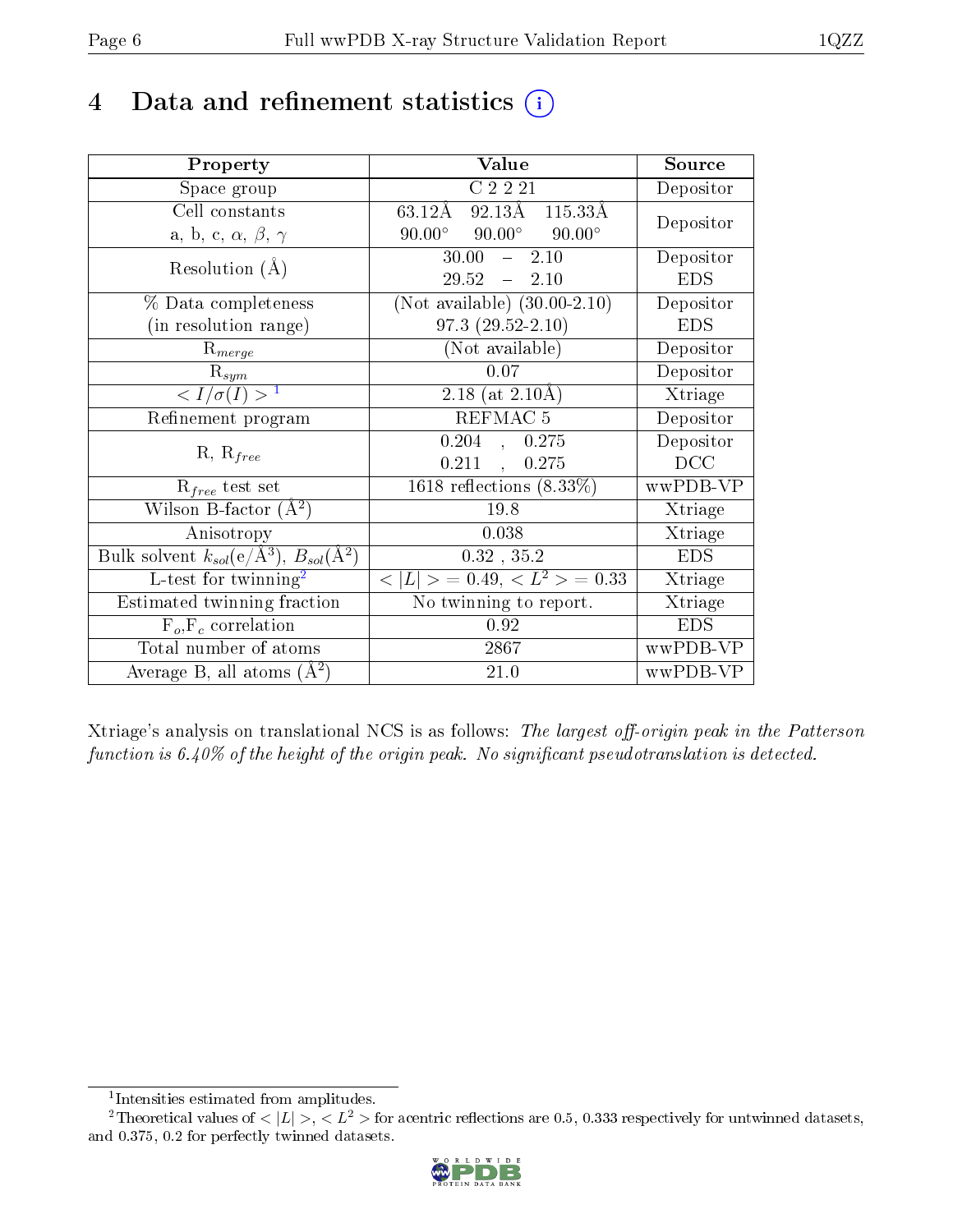# 5 Model quality  $(i)$

## 5.1 Standard geometry (i)

Bond lengths and bond angles in the following residue types are not validated in this section: SAM, ACT

The Z score for a bond length (or angle) is the number of standard deviations the observed value is removed from the expected value. A bond length (or angle) with  $|Z| > 5$  is considered an outlier worth inspection. RMSZ is the root-mean-square of all Z scores of the bond lengths (or angles).

| Mol | Chain |       | Bond lengths     | Bond angles |                  |  |
|-----|-------|-------|------------------|-------------|------------------|--|
|     |       | RMSZ- | $\ E\ $          | RMSZ        | $\# Z $          |  |
|     |       |       | $1/2614~(0.0\%)$ | 0.91        | $19/3554$ (0.5%) |  |

All (1) bond length outliers are listed below:

|  |  |                         | $\mid$ Mol $\mid$ Chain $\mid$ Res $\mid$ Type $\mid$ Atoms $\mid$ Z $\mid$ Observed(Å) $\mid$ Ideal(Å) $\mid$ |  |
|--|--|-------------------------|----------------------------------------------------------------------------------------------------------------|--|
|  |  | 94   LEU   CA-CB   6.37 | $1.68\,$                                                                                                       |  |

All (19) bond angle outliers are listed below:

| Mol            | Chain            | Res | <b>Type</b> | Atoms                 | Z    | Observed $(°)$ | $Ideal(^o)$ |
|----------------|------------------|-----|-------------|-----------------------|------|----------------|-------------|
| 1              | A                | 57  | ASP         | $CB-CG-OD2$           | 7.23 | 124.81         | 118.30      |
| $\mathbf{1}$   | A                | 298 | $\rm{ARG}$  | NE-CZ-NH <sub>2</sub> | 7.22 | 123.91         | 120.30      |
| $\overline{1}$ | А                | 319 | $\rm{ARG}$  | NE-CZ-NH <sub>2</sub> | 7.20 | 123.90         | 120.30      |
| $\mathbf{1}$   | A                | 176 | ASP         | CB-CG-OD2             | 6.74 | 124.36         | 118.30      |
| 1              | A                | 100 | ASP         | $CB-CG-OD2$           | 6.38 | 124.04         | 118.30      |
| $\mathbf 1$    | $\boldsymbol{A}$ | 157 | <b>ASP</b>  | $CB-CG-OD2$           | 6.24 | 123.91         | 118.30      |
| $\mathbf{1}$   | A                | 152 | <b>ASP</b>  | $CB-CG-OD2$           | 5.82 | 123.54         | 118.30      |
| $\mathbf 1$    | А                | 263 | ASP         | $CB-CG-OD2$           | 5.76 | 123.48         | 118.30      |
| $\mathbf 1$    | А                | 148 | ASP         | $CB-CG-OD2$           | 5.58 | 123.33         | 118.30      |
| $\mathbf 1$    | A                | 297 | ASP         | $CB-CG-OD2$           | 5.52 | 123.27         | 118.30      |
| 1              | A                | 50  | ASP         | $CB-CG-OD2$           | 5.46 | 123.21         | 118.30      |
| $\mathbf{1}$   | $\boldsymbol{A}$ | 168 | ASP         | $CB-CG-OD2$           | 5.44 | 123.20         | 118.30      |
| $\mathbf 1$    | A                | 111 | ASP         | $CB-CG-OD2$           | 5.43 | 123.19         | 118.30      |
| 1              | A                | 94  | <b>LEU</b>  | $CB-CG-CD1$           | 5.41 | 120.20         | 111.00      |
| 1              | A                | 160 | ASP         | $CB-CG-OD2$           | 5.28 | 123.05         | 118.30      |
| 1              | А                | 287 | <b>ASP</b>  | $CB-CG-OD2$           | 5.25 | 123.03         | 118.30      |
| $\mathbf 1$    | А                | 347 | ASP         | $CB-CG-OD2$           | 5.16 | 122.94         | 118.30      |
| $\mathbf{1}$   | A                | 18  | ASP         | $CB-CG-OD2$           | 5.14 | 122.92         | 118.30      |
| $\mathbf 1$    | А                | 60  | <b>ASP</b>  | $CB-CG-OD2$           | 5.01 | 122.81         | 118.30      |

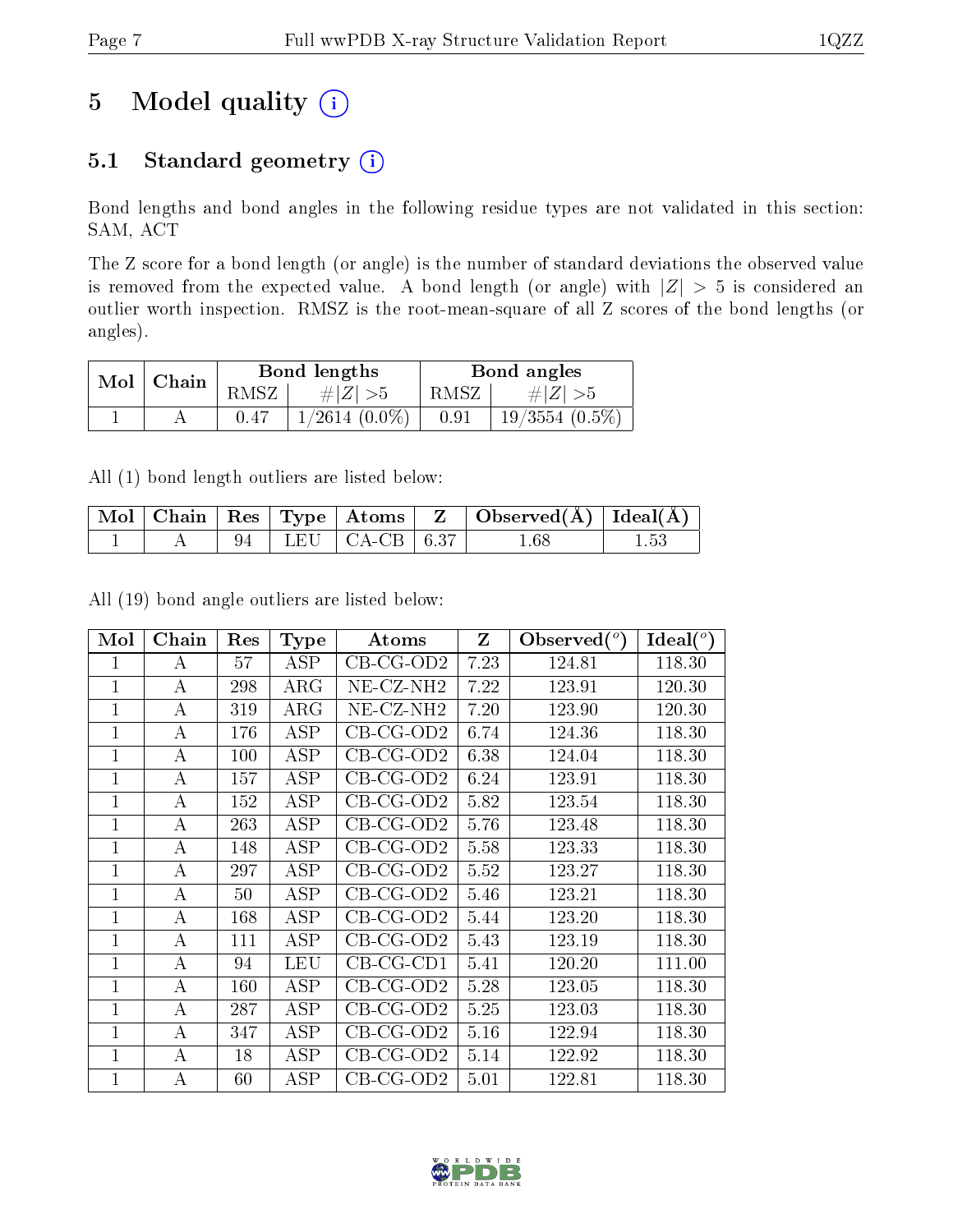There are no chirality outliers.

There are no planarity outliers.

### 5.2 Too-close contacts (i)

In the following table, the Non-H and H(model) columns list the number of non-hydrogen atoms and hydrogen atoms in the chain respectively. The H(added) column lists the number of hydrogen atoms added and optimized by MolProbity. The Clashes column lists the number of clashes within the asymmetric unit, whereas Symm-Clashes lists symmetry related clashes.

|  |      | Mol   Chain   Non-H   $H (model)$   $H (added)$ |      | $\mid$ Clashes $\mid$ Symm-Clashes |
|--|------|-------------------------------------------------|------|------------------------------------|
|  | 2570 |                                                 | 2576 |                                    |
|  |      |                                                 |      |                                    |
|  |      |                                                 |      |                                    |
|  | 266  |                                                 |      |                                    |
|  | 2867 |                                                 |      |                                    |

The all-atom clashscore is defined as the number of clashes found per 1000 atoms (including hydrogen atoms). The all-atom clashscore for this structure is 14.

|            |  |  | All (71) close contacts within the same asymmetric unit are listed below, sorted by their clash |  |  |  |  |
|------------|--|--|-------------------------------------------------------------------------------------------------|--|--|--|--|
| magnitude. |  |  |                                                                                                 |  |  |  |  |

|                      |                     | Interatomic    | Clash         |
|----------------------|---------------------|----------------|---------------|
| Atom-1               | Atom-2              | distance $(A)$ | overlap $(A)$ |
| 1: A:207:LEU:HD13    | 1:A:208:ARG:N       | 1.65           | 1.11          |
| 1: A:87: ARG: HG3    | 1:A:88:PRO:HD2      | 1.37           | 1.04          |
| 1: A:207:LEU:C       | 1:A:207:LEU:HD13    | 1.82           | 0.99          |
| 1:A:332:ALA:HB2      | 1: A: 356: VAL:HG22 | 1.50           | 0.91          |
| 1:A:10:LEU:N         | 4:A:782:HOH:O       | 2.02           | 0.90          |
| 1: A:196:MET:H       | 2:A:421:ACT:H1      | 1.44           | 0.83          |
| 1:A:143:ARG:HH11     | 1:A:148:ASP:HA      | 1.45           | 0.82          |
| 1: A: 338: THR: HG22 | 1:A:349:SER:HB2     | 1.63           | 0.79          |
| 1: A:207:LEU:C       | 1: A: 207: LEU: CD1 | 2.50           | 0.79          |
| 1:A:143:ARG:NH1      | 1: A:148: ASP:OD1   | 2.16           | 0.78          |
| 1:A:220:ARG:NH1      | 4:A:669:HOH:O       | 2.02           | 0.77          |
| 1:A:207:LEU:HD13     | 1:A:208:ARG:CA      | 2.16           | 0.76          |
| 1:A:185:HIS:HEL      | 1: A:210:THR:OG1    | 1.69           | 0.75          |
| 1: A:196:MET:H       | 2:A:421:ACT:CH3     | 2.00           | 0.73          |
| 1: A:260:ASN:HA      | 1: A:308:MET:HE1    | 1.70           | 0.72          |
| 1: A: 23: ASN: C     | 1:A:23:ASN:HD22     | 1.94           | 0.70          |
| 1:A:143:ARG:NH1      | 1:A:148:ASP:HA      | 2.05           | 0.69          |
| 1: A: 193: ASN: ND2  | 4:A:741:HOH:O       | 2.26           | 0.69          |
| 1:A:12:PRO:O         | 4:A:704:HOH:O       | 2.11           | 0.67          |

Continued on next page...

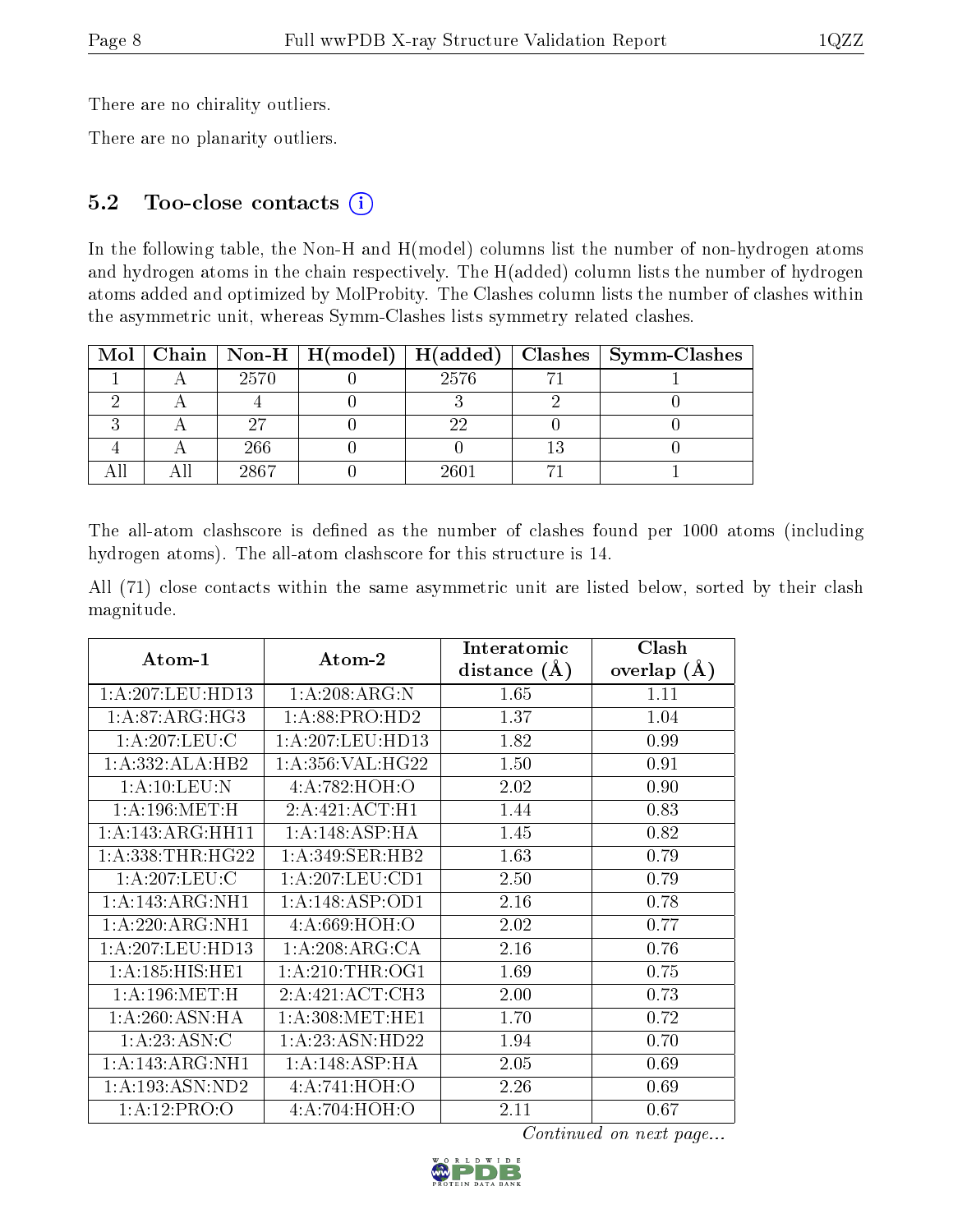| Communa from previous page    |                    | Interatomic      | Clash           |  |
|-------------------------------|--------------------|------------------|-----------------|--|
| Atom-1                        | Atom-2             | distance $(\AA)$ | overlap $(\AA)$ |  |
| 1:A:336:GLU:HG3               | 1:A:351:LEU:HD23   | 1.76             | 0.67            |  |
| 1:A:232:ASP:OD2               | 4:A.816:HOH.0      | 2.13             | 0.67            |  |
| 1: A:82: GLY:O                | 1: A:84:LYS:N      | 2.28             | 0.65            |  |
| 1: A:207:LEU:HD13             | 1:A:208:ARG:C      | 2.18             | 0.64            |  |
| 1: A:29:THR:OG1               | 1:A:72:HIS:HE1     | 1.82             | 0.63            |  |
| 1:A:332:ALA:CB                | 1:A:356:VAL:HG22   | 2.28             | 0.61            |  |
| 1: A:83: GLU:HG3              | 1:A:87:ARG:HB2     | 1.83             | 0.61            |  |
| 1: A:84:LYS:O                 | 1: A:86: GLY:N     | 2.34             | 0.60            |  |
| 1:A:332:ALA:HB2               | 1: A:356: VAL: CG2 | 2.27             | 0.60            |  |
| 1:A:287:ASP:O                 | 1: A:288:ARG:CB    | 2.50             | 0.59            |  |
| 1: A:82: GLY: C               | 1: A:84:LYS:H      | 2.06             | 0.58            |  |
| 1: A:149: LEU: HD13           | 1:A:156:ALA:HA     | 1.85             | 0.58            |  |
| $1:A:185:H1ST1CF1$            | 1: A:210:THR:OG1   | 2.55             | 0.56            |  |
| 1:A:258:LEU:O                 | 1:A:317:ARG:NH2    | 2.41             | $0.54\,$        |  |
| 1:A:207:LEU:CD1               | 1:A:208:ARG:C      | 2.76             | 0.53            |  |
| 1:A:288:ARG:HB3               | $1:$ A:348:PHE:HA  | 1.89             | 0.53            |  |
| 1:A:296:ALA:O                 | 1:A:298:ARG:N      | 2.42             | 0.52            |  |
| 1:A:71:ARG:O                  | 1: A:75: VAL:HG23  | 2.08             | 0.52            |  |
| 1: A:52:LEU:HD21              | 1:A:67:SER:HB3     | 1.92             | 0.51            |  |
| 1:A:296:ALA:O                 | 1:A:299:PHE:N      | 2.43             | 0.51            |  |
| 1:A:238:GLU:OE2               | 4:A:670:HOH:O      | 2.19             | 0.50            |  |
| 1:A:207:LEU:CD1               | 1:A:208:ARG:O      | $2.60\,$         | 0.50            |  |
| 1:A:193:ASN:O                 | 1:A:224:ARG:HD2    | 2.11             | 0.50            |  |
| 1: A:83: GLU:HG3              | 1:A:87:ARG:CB      | 2.42             | 0.50            |  |
| 1:A:83:GLU:OE2                | 1:A:87:ARG:HD3     | 2.11             | 0.50            |  |
| 1: A:118: HIS: HD2            | 4:A:832:HOH:O      | 1.95             | 0.48            |  |
| 1: A:207:LEU:HD11             | 1:A:208:ARG:O      | 2.14             | 0.47            |  |
| $1: A:52:LEU: \overline{CD2}$ | 1: A:67: SER:HB3   | 2.44             | 0.47            |  |
| 1: A:83: GLU:CG               | 1:A:87:ARG:HB2     | 2.45             | 0.47            |  |
| 1:A:287:ASP:O                 | 1:A:288:ARG:HB2    | 2.16             | 0.46            |  |
| 1:A:337:ARG:NH2               | 4:A:746:HOH:O      | 2.47             | 0.46            |  |
| 1:A:87:ARG:CG                 | 1:A:88:PRO:HD2     | 2.27             | 0.45            |  |
| $1:A:203:ARG:\overline{NT2}$  | 4:A:865:HOH:O      | 2.49             | 0.45            |  |
| 1: A:90:ARG:HG2               | 1: A:91: PRO:O     | 2.17             | 0.45            |  |
| 1: A:26: ASN:C                | 1:A:26:ASN:HD22    | 2.19             | 0.45            |  |
| 1:A:186:VAL:HG23              | 1:A:207:LEU:HD21   | 2.00             | 0.44            |  |
| 1:A:44:HIS:HE1                | 4:A:761:HOH:O      | 2.01             | 0.44            |  |
| 1:A:94:LEU:C                  | 1:A:94:LEU:CD1     | 2.86             | 0.44            |  |
| 1: A:26: ASN:HD21             | 1:A:29:THR:H       | 1.64             | 0.44            |  |
| 1: A:29:THR:N                 | 1: A:30: PRO:HD2   | 2.32             | 0.43            |  |
| $1:A:118:H\overline{IS:H}E1$  | 4:A:644:HOH:O      | 2.02             | 0.43            |  |

Continued from previous page.

Continued on next page...

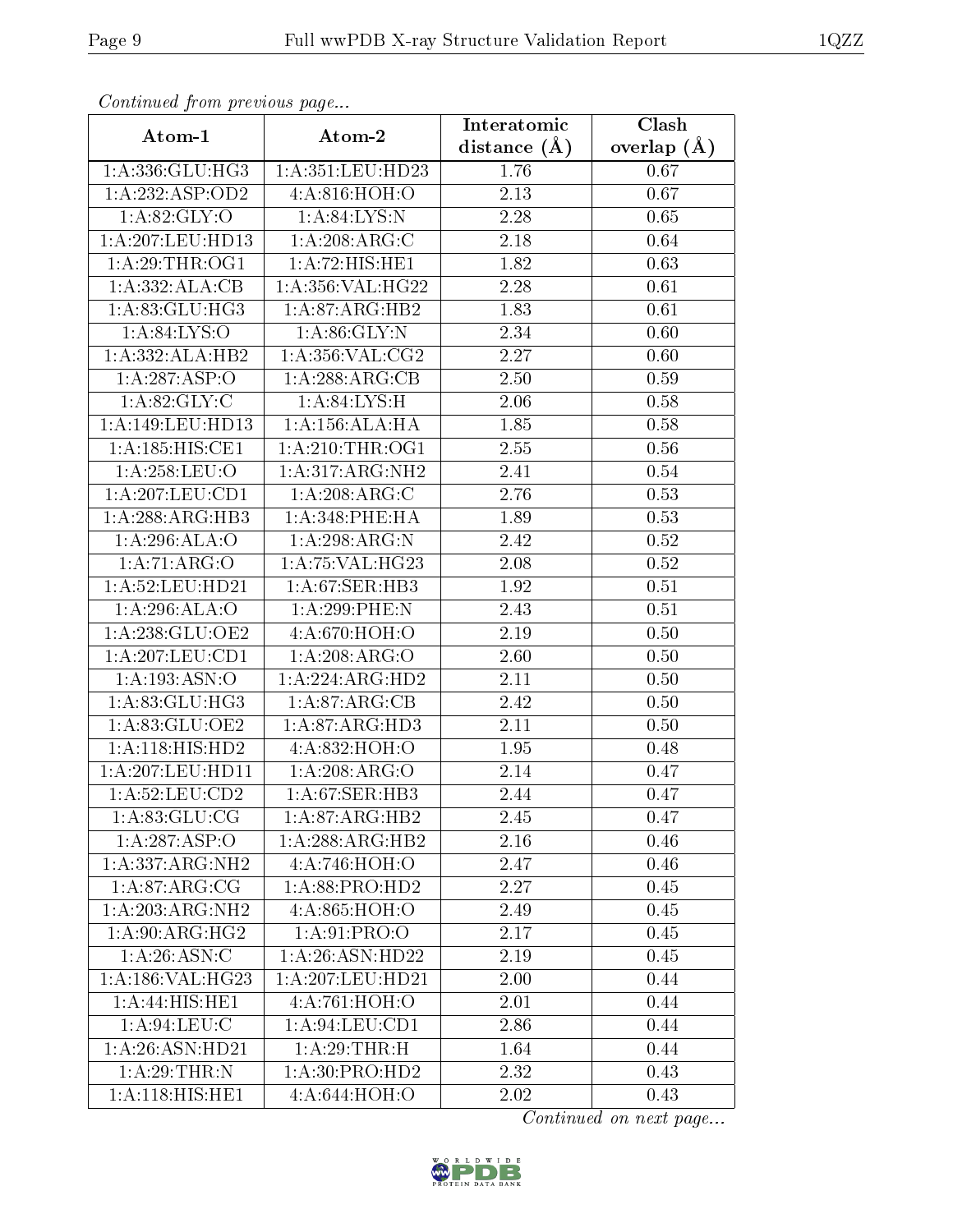| Atom- $1$           | Atom-2             | Interatomic<br>distance $(A)$ | Clash<br>overlap $(A)$ |
|---------------------|--------------------|-------------------------------|------------------------|
| 1:A:344:LEU:HA      | 1: A:345: PRO:HD3  | 1.89                          | 0.43                   |
| 1: A:83: GLU:OE2    | 1:A:87:ARG:CD      | 2.67                          | 0.43                   |
| 1:A:26:ASN:ND2      | 1:A:29:THR:H       | 2.18                          | 0.42                   |
| 1:A:177:ALA:O       | 1:A:337:ARG:NH1    | 2.48                          | 0.42                   |
| 1:A:172:GLU:OE1     | 1:A:203:ARG:NH2    | 2.46                          | 0.42                   |
| 1:A:265:ASP:HA      | 1: A:268:THR:HG22  | 2.02                          | 0.42                   |
| 1: A:29:THR:OG1     | 1:A:72:HIS:CE1     | 2.67                          | 0.41                   |
| 1: A:23: ASN: C     | 1:A:23:ASN:ND2     | 2.64                          | 0.41                   |
| 1: A: 185: HIS: HD2 | 4:A:665:HOH:O      | 2.03                          | 0.41                   |
| 1: A: 193: ASN: HB3 | 4:A:745:HOH:O      | 2.20                          | 0.41                   |
| 1: A: 193: ASN: ND2 | 1: A:224: ARG: NH1 | 2.69                          | 0.40                   |

Continued from previous page...

All (1) symmetry-related close contacts are listed below. The label for Atom-2 includes the symmetry operator and encoded unit-cell translations to be applied.

| Atom-1             | Atom-2                             | Interatomic<br>distance $(A)$ | Clash<br>overlap $(A)$ |
|--------------------|------------------------------------|-------------------------------|------------------------|
| 1: A:319: ARG: NH1 | $\pm 1:$ A:336:GLU:OE1[4]<br>.5661 | -32                           | 0.88                   |

### 5.3 Torsion angles (i)

#### 5.3.1 Protein backbone (i)

In the following table, the Percentiles column shows the percent Ramachandran outliers of the chain as a percentile score with respect to all X-ray entries followed by that with respect to entries of similar resolution.

The Analysed column shows the number of residues for which the backbone conformation was analysed, and the total number of residues.

| Mol   Chain | Analysed                                          |  | Favoured   Allowed   Outliers   Percentiles |
|-------------|---------------------------------------------------|--|---------------------------------------------|
|             | $334/374$ (89\%)   327 (98\%)   5 (2\%)   2 (1\%) |  | 25   21                                     |

All (2) Ramachandran outliers are listed below:

| Mol | Chain | Res | L'ype |
|-----|-------|-----|-------|
|     |       |     |       |
|     |       |     |       |

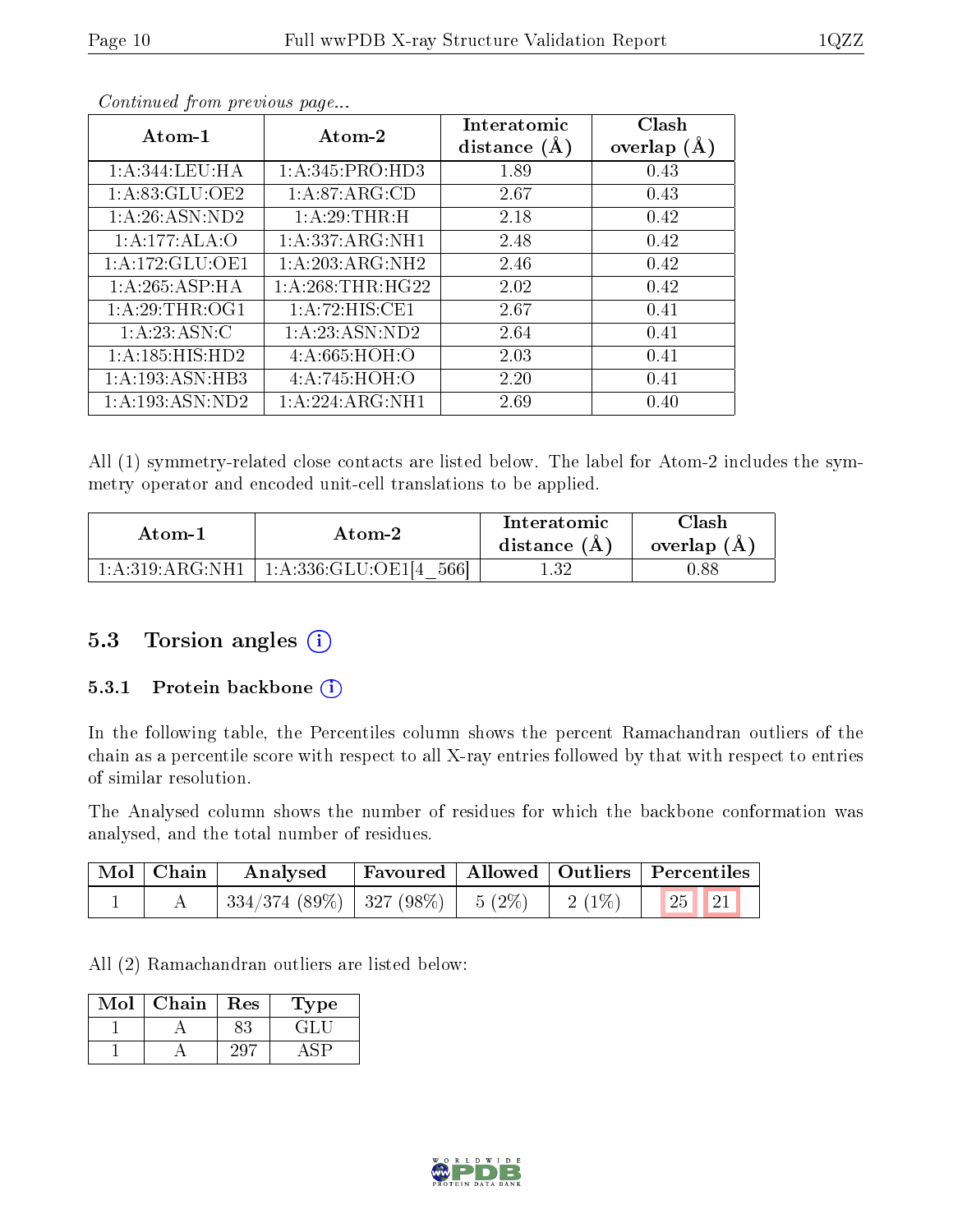#### 5.3.2 Protein sidechains  $(i)$

In the following table, the Percentiles column shows the percent sidechain outliers of the chain as a percentile score with respect to all X-ray entries followed by that with respect to entries of similar resolution.

The Analysed column shows the number of residues for which the sidechain conformation was analysed, and the total number of residues.

| Mol   Chain | Analysed                                 |  | Rotameric   Outliers   Percentiles |
|-------------|------------------------------------------|--|------------------------------------|
|             | $264/287 (92\%)$   243 (92\%)   21 (8\%) |  | $\boxed{12}$ $\boxed{8}$           |

All (21) residues with a non-rotameric sidechain are listed below:

| Mol            | Chain              | Res | Type                                       |
|----------------|--------------------|-----|--------------------------------------------|
| $\mathbf{1}$   | А                  | 23  | ASN                                        |
| $\mathbf{1}$   | $\overline{A}$     | 26  | <b>ASN</b>                                 |
| $\mathbf{1}$   | $\overline{A}$     | 55  | $\overline{\text{LEU}}$                    |
| $\mathbf{1}$   | $\overline{A}$     | 57  | <b>ASP</b>                                 |
| $\overline{1}$ | $\overline{A}$     | 87  | $\overline{\rm{ARG}}$                      |
| $\overline{1}$ | $\overline{A}$     | 94  | $\overline{\text{LEU}}$                    |
| $\mathbf{1}$   | $\overline{A}$     | 126 | <b>LEU</b>                                 |
| $\mathbf{1}$   | $\overline{A}$     | 149 | LEU                                        |
| $\mathbf{1}$   | $\overline{A}$     | 153 | <b>VAL</b>                                 |
| $\mathbf{1}$   | $\overline{A}$     | 187 | LEU                                        |
| $\overline{1}$ | $\overline{A}$     | 193 | <b>ASN</b>                                 |
| $\mathbf{1}$   | $\overline{A}$     | 203 | $\rm{ARG}$                                 |
| $\mathbf{1}$   | $\overline{A}$     | 207 | <b>LEU</b>                                 |
| $\overline{1}$ | $\overline{A}$     | 241 | PHE                                        |
| $\mathbf{1}$   | $\overline{\rm A}$ | 268 | THR                                        |
| $\overline{1}$ | $\overline{\rm A}$ | 297 | ASP                                        |
| $\mathbf{1}$   | $\overline{A}$     | 303 | LEU                                        |
| $\mathbf{1}$   | $\overline{A}$     | 335 | SER                                        |
| $\mathbf{1}$   | $\overline{\rm A}$ | 336 | $\operatorname{GL} \bar{\operatorname{U}}$ |
| $\mathbf{1}$   | $\overline{A}$     | 347 | <b>ASP</b>                                 |
| $\overline{1}$ | $\overline{\rm A}$ | 349 | SER                                        |

Some sidechains can be flipped to improve hydrogen bonding and reduce clashes. All (7) such sidechains are listed below:

| Mol | Chain | Res | Type       |
|-----|-------|-----|------------|
|     |       | 23  | <b>ASN</b> |
|     |       | 26  | <b>ASN</b> |
|     |       |     | HIS        |
|     |       |     | HIS        |

Continued on next page...

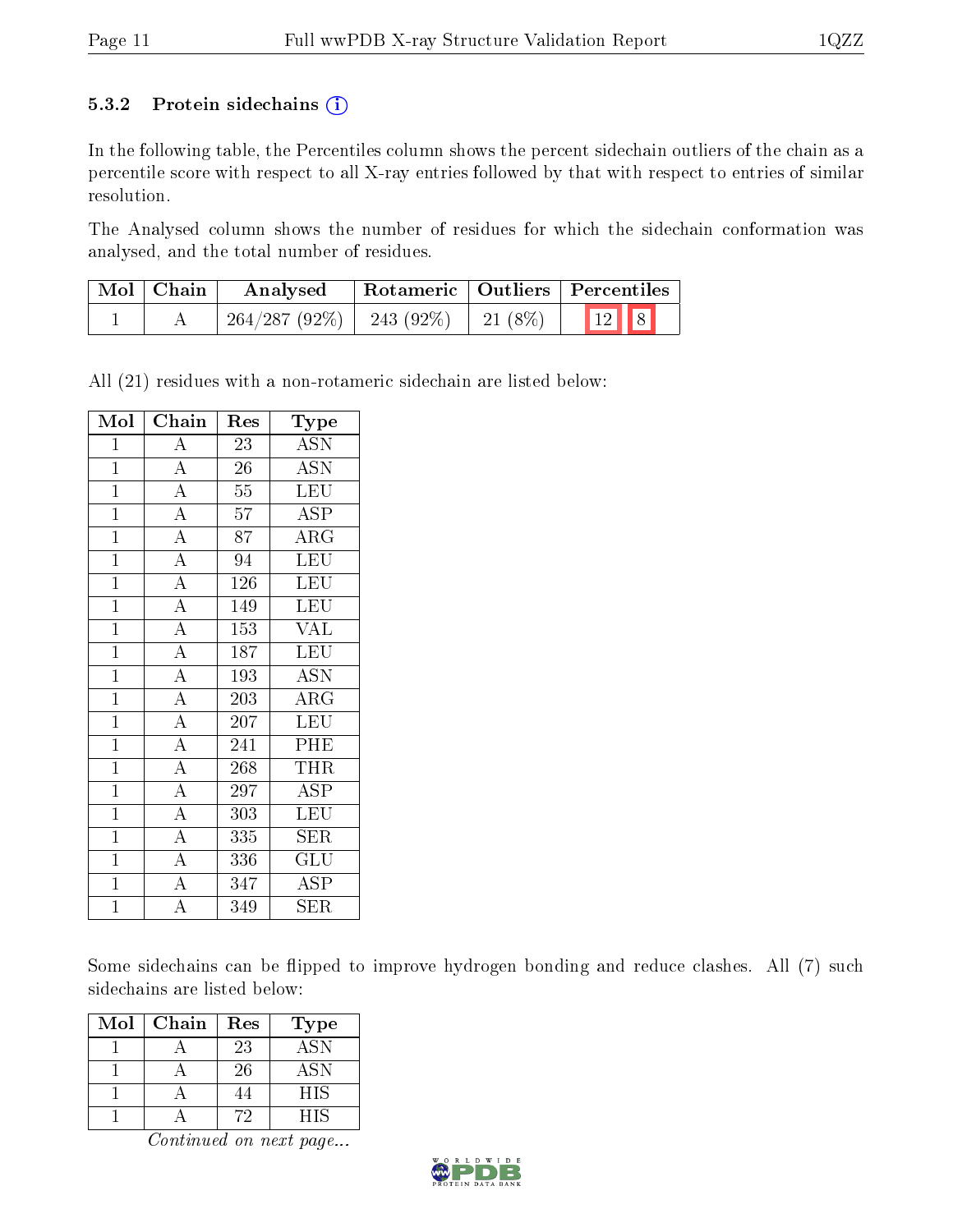Continued from previous page...

| $\operatorname{Mol}$ | Chain | Res | l'ype |
|----------------------|-------|-----|-------|
|                      |       | 118 | HIS   |
|                      |       | 185 | HIS   |
|                      |       | 193 |       |

#### $5.3.3$  RNA  $(i)$

There are no RNA molecules in this entry.

#### 5.4 Non-standard residues in protein, DNA, RNA chains (i)

There are no non-standard protein/DNA/RNA residues in this entry.

#### 5.5 Carbohydrates (i)

There are no carbohydrates in this entry.

### 5.6 Ligand geometry (i)

2 ligands are modelled in this entry.

In the following table, the Counts columns list the number of bonds (or angles) for which Mogul statistics could be retrieved, the number of bonds (or angles) that are observed in the model and the number of bonds (or angles) that are dened in the Chemical Component Dictionary. The Link column lists molecule types, if any, to which the group is linked. The Z score for a bond length (or angle) is the number of standard deviations the observed value is removed from the expected value. A bond length (or angle) with  $|Z| > 2$  is considered an outlier worth inspection. RMSZ is the root-mean-square of all Z scores of the bond lengths (or angles).

| Mol |                      |  | $\mid$ Chain $\mid$ Res | Link   | Bond lengths |      |                  | Bond angles |      |              |
|-----|----------------------|--|-------------------------|--------|--------------|------|------------------|-------------|------|--------------|
|     | $\perp$ Type $\perp$ |  |                         |        | Counts       | RMSZ | # Z <br>$\sim$ 0 | Counts      | RMSZ | -#           |
|     |                      |  | 421                     | $\sim$ | 1.3.3        | 0.46 |                  | 0.3.3       | 0.00 | $\sim$       |
| v   | <b>SAM</b>           |  | 635                     | $\sim$ | 21, 29, 29   | 0.78 |                  | 18,42,42    |      | $(5^{\rm C}$ |

In the following table, the Chirals column lists the number of chiral outliers, the number of chiral centers analysed, the number of these observed in the model and the number defined in the Chemical Component Dictionary. Similar counts are reported in the Torsion and Rings columns. '-' means no outliers of that kind were identified.

|     |        |                          | Mol Type Chain Res Link Chirals Torsions Rings |  |
|-----|--------|--------------------------|------------------------------------------------|--|
| SAM | $+635$ | <b>Contract Contract</b> | $\frac{2}{8}/\frac{33}{33}$   0/3/3/3          |  |

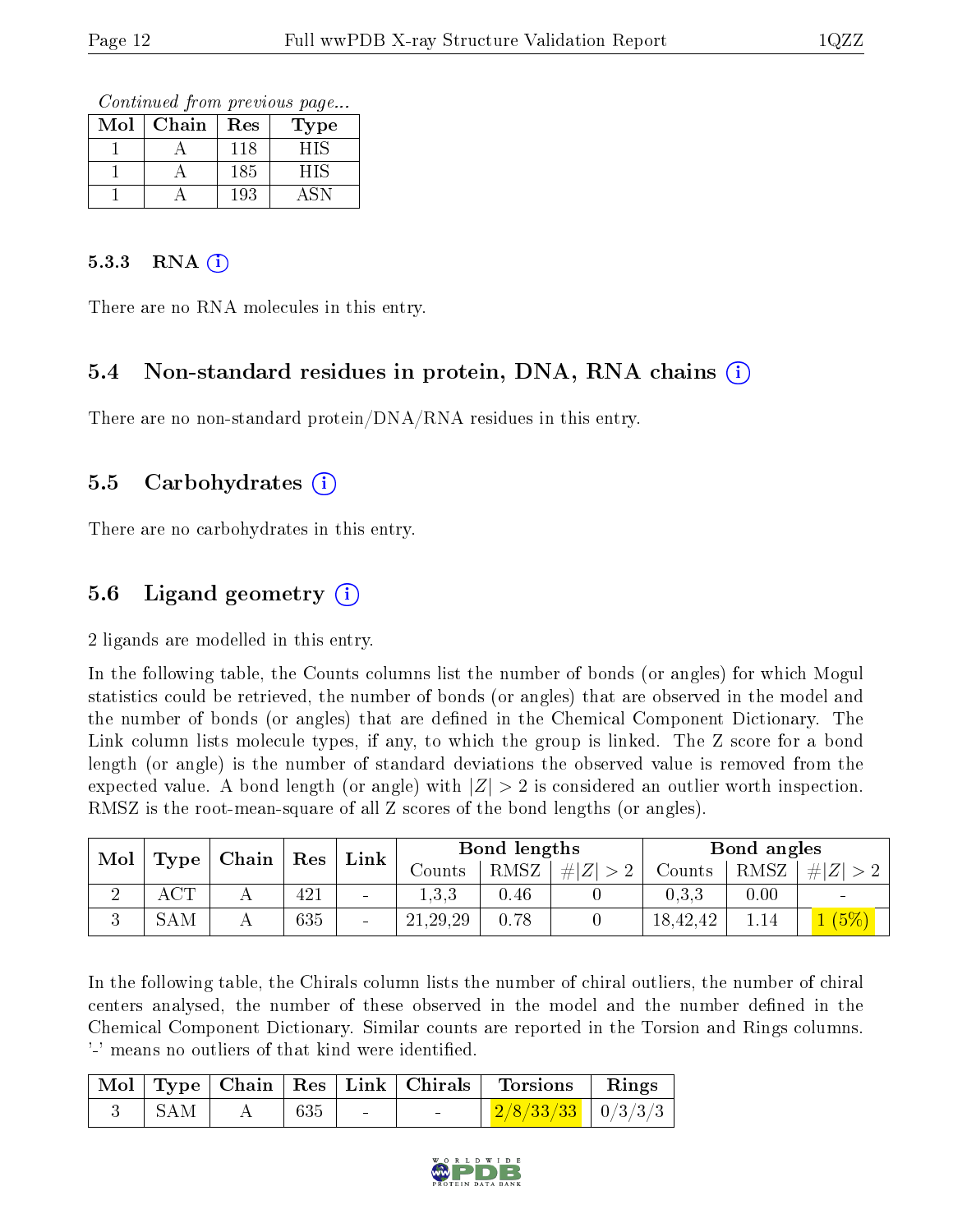There are no bond length outliers.

All (1) bond angle outliers are listed below:

|  |  | $\lceil \overline{\text{Mol}} \rceil$ Chain $\lceil \text{Res} \rceil$ Type $\lceil \text{ Atoms} \rceil$ | $\mid$ Observed $({}^{\circ})$   Ideal $({}^{\circ})$ |        |
|--|--|-----------------------------------------------------------------------------------------------------------|-------------------------------------------------------|--------|
|  |  | 635   SAM   C4-C5-N7   -3.10                                                                              | 106-17                                                | 109.40 |

There are no chirality outliers.

All (2) torsion outliers are listed below:

| $Mol$   Chain   Res   Type |     |            | <b>Atoms</b>      |
|----------------------------|-----|------------|-------------------|
|                            | 635 | -SAM       | $\mid$ N-CA-CB-CG |
|                            | 635 | <b>SAM</b> | C-CA-CB-CG        |

There are no ring outliers.

1 monomer is involved in 2 short contacts:

|  |                   | Mol   Chain   Res   Type   Clashes   Symm-Clashes |
|--|-------------------|---------------------------------------------------|
|  | $\cdots$ actually |                                                   |

The following is a two-dimensional graphical depiction of Mogul quality analysis of bond lengths, bond angles, torsion angles, and ring geometry for all instances of the Ligand of Interest. In addition, ligands with molecular weight > 250 and outliers as shown on the validation Tables will also be included. For torsion angles, if less then 5% of the Mogul distribution of torsion angles is within 10 degrees of the torsion angle in question, then that torsion angle is considered an outlier. Any bond that is central to one or more torsion angles identified as an outlier by Mogul will be highlighted in the graph. For rings, the root-mean-square deviation (RMSD) between the ring in question and similar rings identified by Mogul is calculated over all ring torsion angles. If the average RMSD is greater than 60 degrees and the minimal RMSD between the ring in question and any Mogul-identified rings is also greater than 60 degrees, then that ring is considered an outlier. The outliers are highlighted in purple. The color gray indicates Mogul did not find sufficient equivalents in the CSD to analyse the geometry.



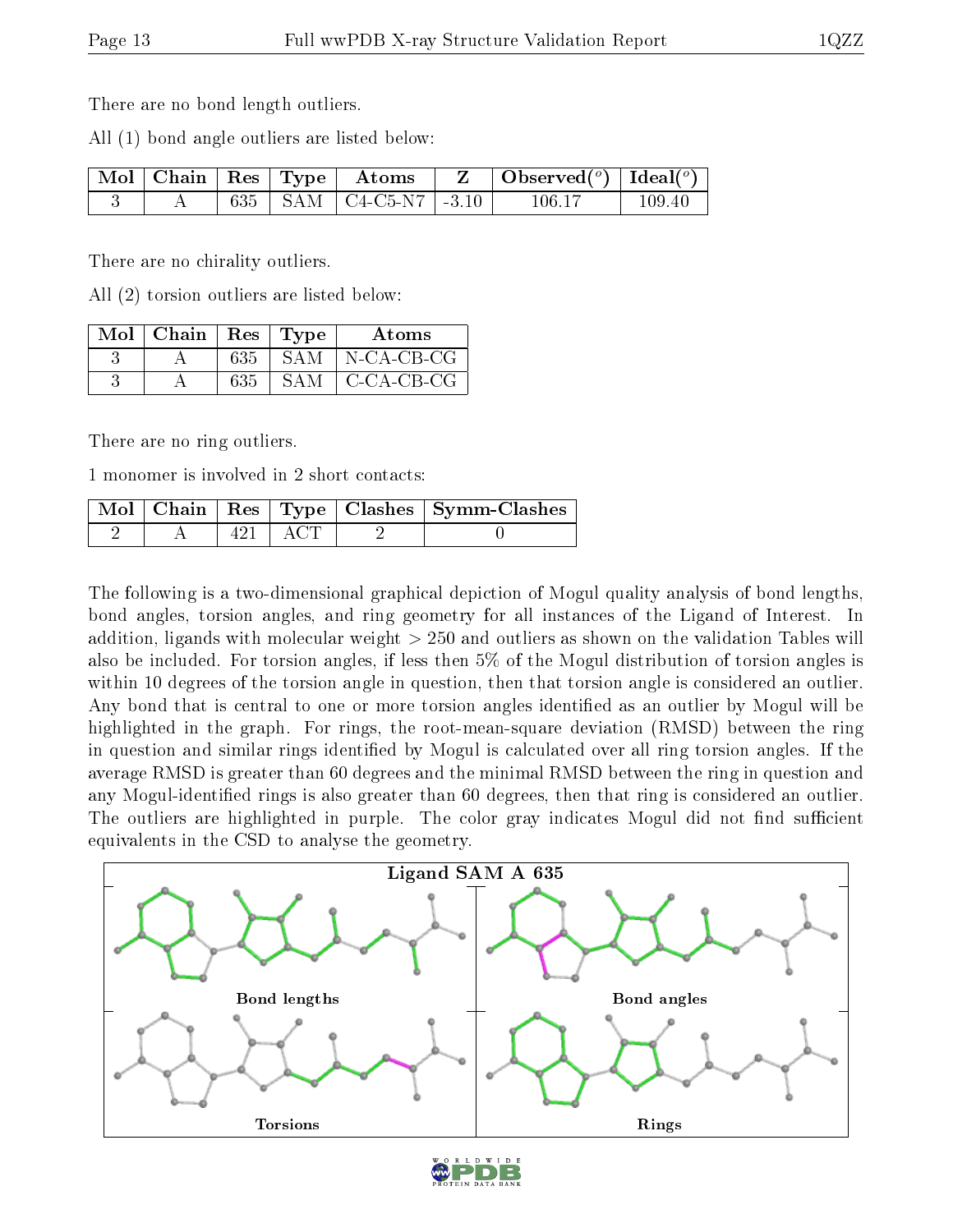## 5.7 [O](https://www.wwpdb.org/validation/2017/XrayValidationReportHelp#nonstandard_residues_and_ligands)ther polymers (i)

There are no such residues in this entry.

## 5.8 Polymer linkage issues (i)

There are no chain breaks in this entry.

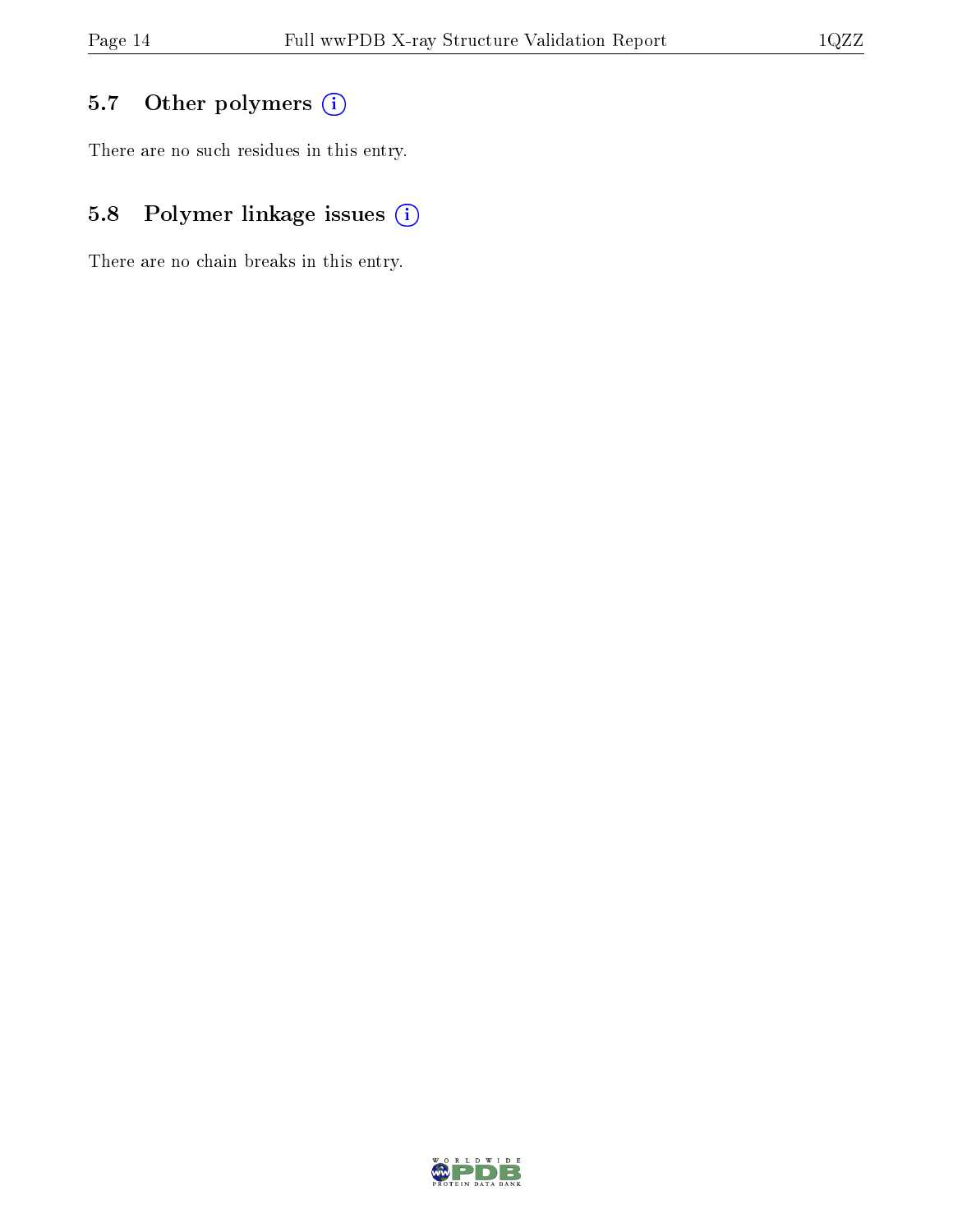## 6 Fit of model and data  $(i)$

### 6.1 Protein, DNA and RNA chains  $(i)$

In the following table, the column labelled  $#RSRZ> 2'$  contains the number (and percentage) of RSRZ outliers, followed by percent RSRZ outliers for the chain as percentile scores relative to all X-ray entries and entries of similar resolution. The OWAB column contains the minimum, median,  $95<sup>th</sup>$  percentile and maximum values of the occupancy-weighted average B-factor per residue. The column labelled ' $Q< 0.9$ ' lists the number of (and percentage) of residues with an average occupancy less than 0.9.

| Mol   Chain | $\rm{Analysised}$ $\vert$ <rsrz> <math>\vert</math></rsrz> | $\rm \#RSRZ{>}2$                           | $\mid$ OWAB(Å <sup>2</sup> ) $\mid$ Q<0.9 $\mid$ |  |
|-------------|------------------------------------------------------------|--------------------------------------------|--------------------------------------------------|--|
|             | $ 340/374(90\%) $ 0.03                                     | 15 (4%)   34   40   9, 19, 39, 47   6 (1%) |                                                  |  |

All (15) RSRZ outliers are listed below:

| Mol            | Chain            | Res    | Type       | <b>RSRZ</b> |
|----------------|------------------|--------|------------|-------------|
| $\mathbf{1}$   | А                | 296    | ALA        | 6.2         |
| $\mathbf{1}$   | $\boldsymbol{A}$ | 342    | THR.       | 4.8         |
| $\mathbf{1}$   | А                | 297    | ASP        | 4.7         |
| 1              | А                | 343    | THR.       | 4.4         |
| $\mathbf{1}$   | A                | 84     | <b>LYS</b> | 4.3         |
| $\mathbf{1}$   | А                | 357    | SER        | $3.4\,$     |
| $\mathbf{1}$   | А                | 345    | PRO        | 3.3         |
| $\overline{1}$ | $\bf{A}$         | 356    | <b>VAL</b> | 3.2         |
| $\mathbf{1}$   | $\overline{A}$   | 87     | $\rm{ARG}$ | 3.2         |
| $\overline{1}$ | А                | 164    | SER.       | 3.1         |
| $\overline{1}$ | $\bf{A}$         | 52     | LEU        | 2.9         |
| $\overline{1}$ | $\overline{A}$   | 86     | GLY        | 2.6         |
| $\overline{1}$ | А                | 82     | <b>GLY</b> | 2.2         |
| $\mathbf{1}$   | А                | 341    | SER        | 2.2         |
| $\overline{1}$ | А                | $10\,$ | LEU        | 2.1         |

### 6.2 Non-standard residues in protein, DNA, RNA chains (i)

There are no non-standard protein/DNA/RNA residues in this entry.

### 6.3 Carbohydrates (i)

There are no carbohydrates in this entry.